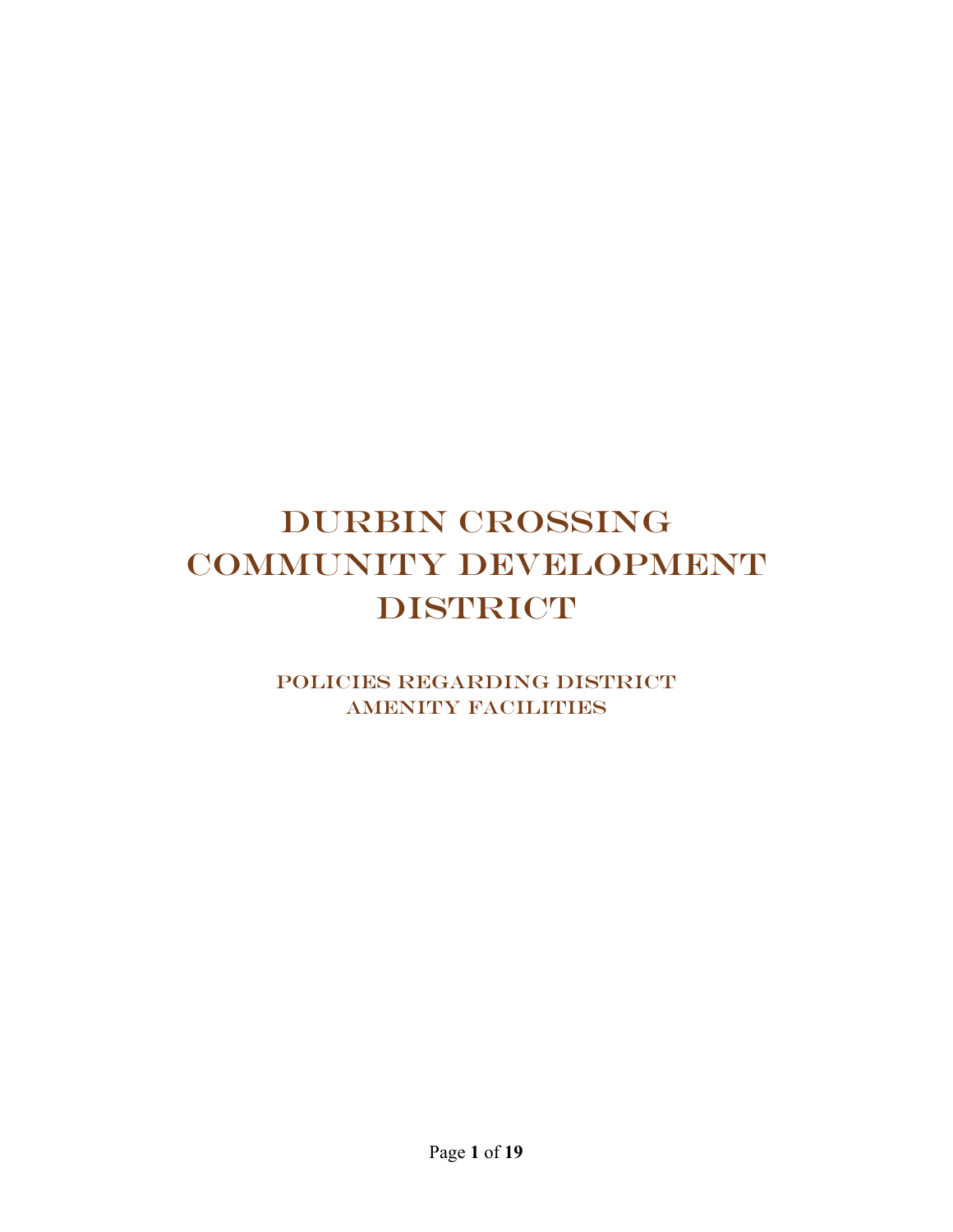#### **DEFINITIONS**

The following definitions shall apply to these policies in their entirety:

**"North Durbin Amenity Facility**" consists of the amenity building (offices), pool, water play feature, tot lot, tennis courts, basketball court, recreational field, parking lots, open space and other appurtenances or related improvements, all located in Durbin Crossing North.

"**South Durbin Amenity Facility**" consists of the amenity building (offices, social hall, and fitness center), pool, waterslide, children's pool, tot lot, tennis courts, basketball courts, recreational field, parking lot, open space and other appurtenances or related improvements, all located in Durbin Crossing South.

 "**Amenity Facilities**" shall collectively mean the North Durbin Amenity Facility and South Durbin Amenity Facility.

**"Amenity Center Staff"** shall mean the persons responsible for daily operation of the amenity center, including the General Manager, Field Operations Manager, Amenity Manager, lifeguards, facility attendants/monitors, maintenance personnel or any District employee.

**"Amenity Facility Gated Area"** shall mean all facilities within the gated boundaries of the clubhouse area and includes, but is not limited to, the social halls, fitness centers, tennis courts, and Pool Area.

**"Amenity Manager"** shall mean the individual(s) responsible for oversight of the Amenity Facilities and Amenity Center Staff.

"**Basketball Facilities**" shall mean the basketball courts located at the North Durbin Amenity Facility and the South Durbin Amenity Facility.

"**Board**" shall be defined as the District Board of Supervisors.

**"District Property"** shall mean all property owned by the District including, but not limited to, the Amenity Facilities, common areas, parking lots and ponds.

"**Guest**" shall mean any person accompanied and invited by a Patron who is expressly authorized by the District to use the Amenities. The Patron must remain with their guest(s) for the duration of their visit.

"**Family**" shall mean a group of individuals living under one roof or head of household. This may consist of individuals who have not yet attained the age of eighteen, together with their parents or legal guardians. This does not include visiting relatives, or extended family not residing in the house.

"**Patron**" shall be defined as persons or entities who own real property within the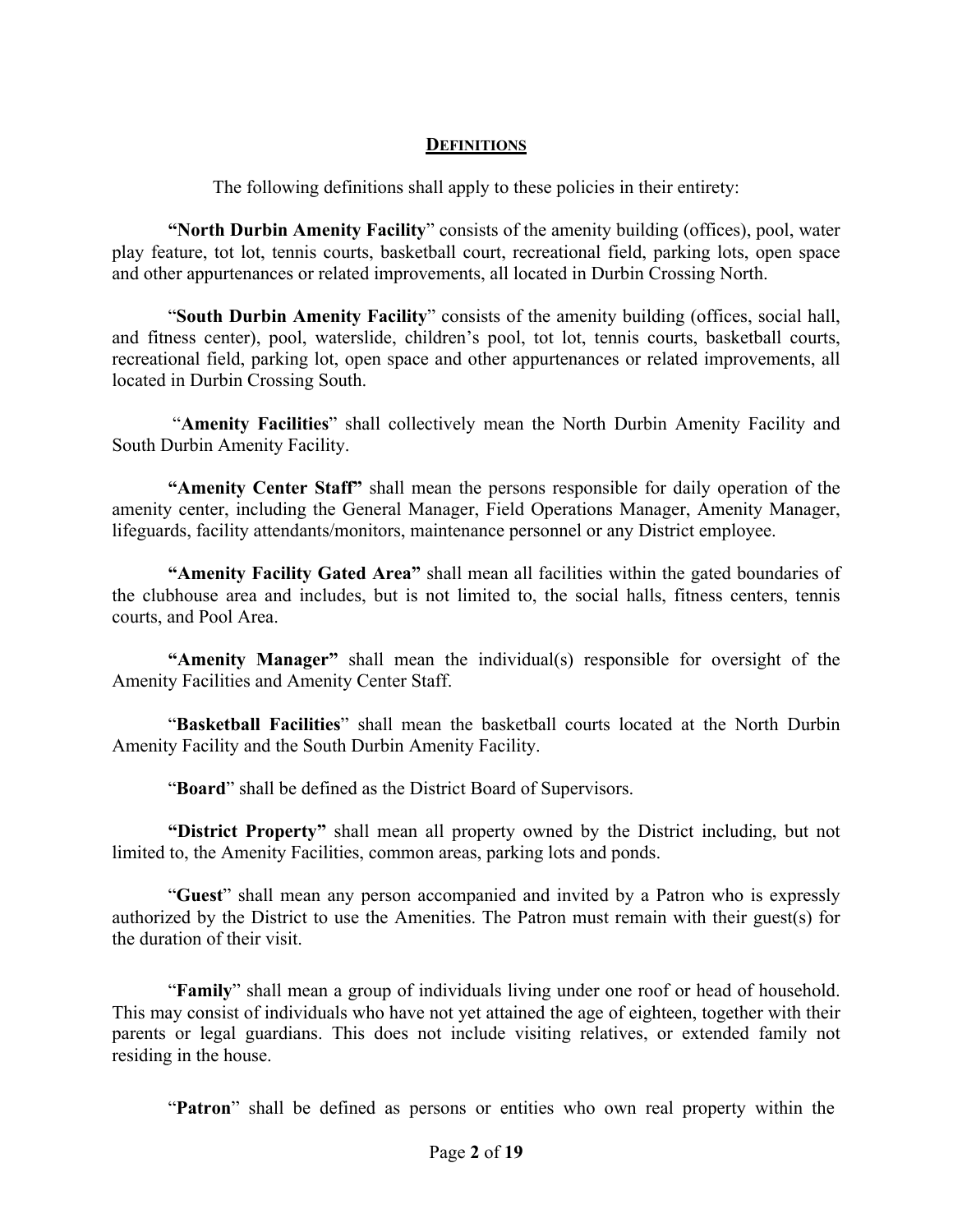District, persons or entities who do not own land within the District who have paid the annual user fee, and tenants residing in a home located within the District pursuant to a valid rental or lease agreement that have been exclusively assigned the beneficial use of the amenity access privileges of the owner of the property at which they reside, as well as the members of their respective Family.

"**Policies**" shall mean these *Policies Regarding the District Amenity Facilities* and the *Procedure for Securing New Programming* attached hereto as Exhibit A.

 "**Pool**" shall mean the swimming pool, waterslide and children's pool at the South Durbin Amenity Facility and the pool, waterslide and water play feature at the North Durbin Amenity Facility.

"**Pool Area**" shall collectively mean the Pool as well as any gazebos, adjacent pool decks, shade structures and other property or improvements within the fenced area surrounding the Pool.

**"Renter"** – shall mean any tenant residing in a home located within the District pursuant to a valid rental or lease agreement.

"**Service Animals**" shall mean dogs or other pets trained to do work or perform tasks for an individual with a disability, including a physical, sensory, psychiatric, intellectual, or other mental disabilities

"**Tennis Facilities**" shall mean the tennis courts located at the North Durbin Amenity Facility and the South Durbin Amenity Facility.

#### **GENERAL PROVISIONS**

Only Patrons and their Guests have the right to use the Amenity Facilities, provided, however, that certain events may be available to the general public where permitted by the District and subject to payment of any applicable fees and satisfaction of any other applicable requirements.

A Renter who is designated as the beneficial user of the owner's rights to use the Amenity Facilities shall be entitled to the same rights and privileges to use the Amenity Facilities as the owner. Renters shall obtain Facility Access Card(s) from the owner of the property at which the Renter resides and to whom the Facility Access Card(s) were issued. During the period when a Renter is designated as the beneficial user, the owner shall not be entitled to use of the Amenity Facilities. Owners shall be responsible for all charges incurred by their Renters which remain unpaid after the customary billing and collection procedure established by the District. Owners are responsible for the deportment of their respective Renter.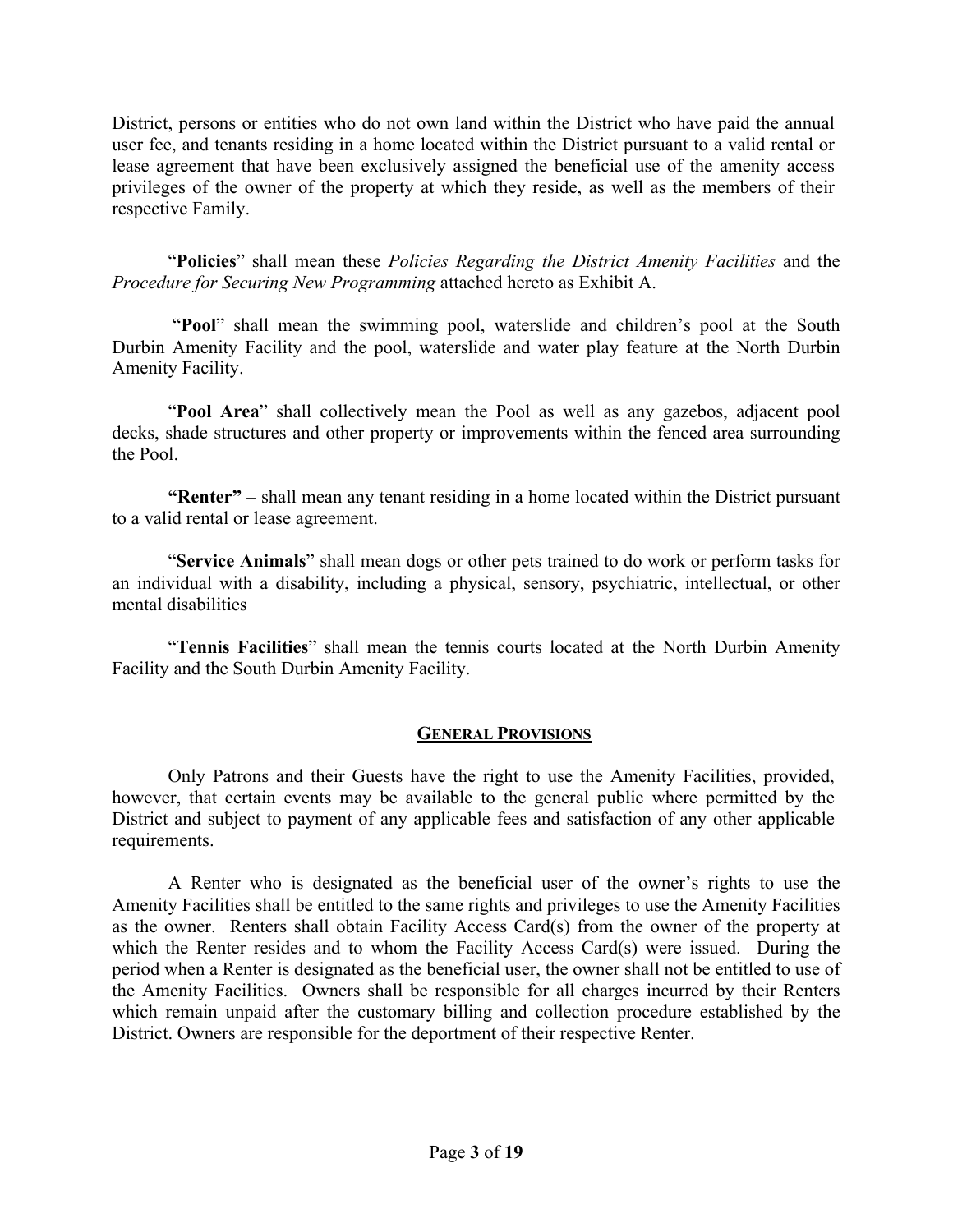With the exception of Renters, persons or entities who do not own land within the District must pay the annual user fee applicable to non-residents in order to have the right to use the Amenity Facilities for one full year, which year begins from the date of receipt of payment by the District. This fee must be paid in full before the Non-Resident may use the Amenity Facilities.

In order to use the Amenity Facilities, a Patron and each member of the Patron's Family must be registered with the District and present their Facility Access Cards upon entering the Amenity Facilities.

All Patrons, Patron Family members, and their Guests using the Amenity Facilities are expected to conduct themselves in a reasonable, responsible, courteous and safe manner in compliance with all policies and rules of the District governing the Amenity Facilities. Disregard of the Districts policies and rules and misuse or destruction of facility equipment may result in expulsion from the Amenity Facilities and/or the suspension or termination of Amenity Facilities privileges. Patrons are responsible for the actions and behavior of their Guests and any harm caused by their Guests to District Property.

Except as otherwise stated herein, the following policies govern the use of the Amenities Facilities:

- *(1)* The annual user fee for the non-exclusive right to use the Amenity Facilities by a nonresident is Three Thousand Five Hundred Dollars (\$3,500.00).
- *(2)* Two Facility Access Cards will be issued to each Patron, with a maximum of four (4) active Facility Access Cards per Patron household at any time. There is a Twenty-Five Dollar (\$25.00) charge to replace lost, damaged or stolen Facility Access Cards. No Patron should allow anyone else to use their Facility Access Card except as set forth herein.
- *(3)* From Spring Break to Labor Day, a Patron household will be allocated twenty-four (24) guest passes for use of the Amenity Facilities, not including use of the Fitness Center. Once the Patron household has exhausted these twenty-four complimentary guest passes, additional guest passes are available for purchase at a rate of Five Dollars (\$5) per guest pass.
- *(4)* Patron households are limited to a maximum of five (5) Guests at any time.
- *(5)* Patrons must remain with their Guest(s) for the duration of the Guest(s) visit to the Amenity Facilities. All Guests must sign in or register with the Amenity Center Staff prior to use of the Amenity Facilities.
- *(6)* Guests are permitted in the Fitness Center on a fee-per-use basis. Patrons may bring no more than two (2) Guests per visit to the Fitness Center at the rate of \$10.00 per day, per Guest. All Guests must sign a liability waiver prior to entering the Fitness Center.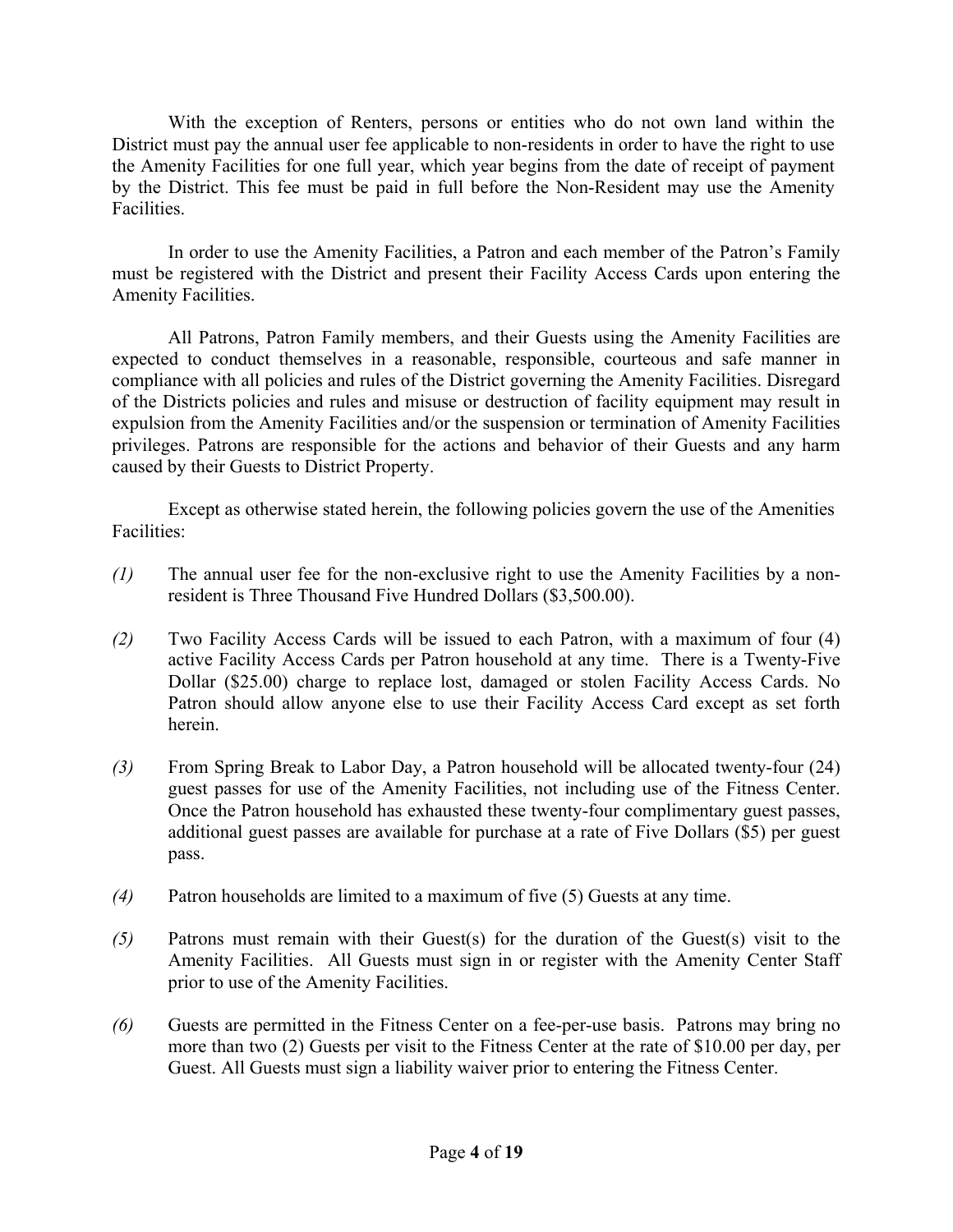- *(7)* Children fourteen (14) years of age and under must be accompanied by an adult eighteen (18) years of age or older while using the Amenity Facilities.
- *(8)* Except where specified otherwise, the South Amenity Center Office hours of operation are as follows:

#### Tuesday – Sunday 10 a.m. – 6 p.m. Closed Mondays.

- *(9)* The Amenity Facilities will be closed on the following Holidays: Christmas Day, Thanksgiving Day, New Year's Day, and Easter. The Amenity Facilities will also close at noon on the day prior to the above listed Holidays.
- *(10)* All rules, regulations, and hours of operation are subject to change at any time, at the sole discretion of the management.
- *(11)* Alcoholic beverages shall not be served or sold, nor permitted to be consumed on the Amenity Facilities premises, or any portion of District Property with the exception of preapproved special events, subject to the Facility Rental Policies below. Glass containers and other breakable items are prohibited on the Amenity Facilities premises and elsewhere on District Property except as set forth herein.
- *(12)* Dogs or other pets (with the exception of Service Animals) are not permitted at the Amenity Facilities. Per St Johns County Ordinance Number 2001-19, dogs or cats, including Service Animals, must be leashed or harnessed at all times except as set forth herein.
- *(13)* Vehicles must be parked in designated areas. Vehicles should not be parked on grass lawns, or in any way which blocks the normal flow of traffic, nor should vehicles be parked in common areas overnight.
- *(14)* Fireworks of any kind are not permitted in the Amenity Facilities or on any portion of District Property.
- *(15)* No Patron or Guest is allowed in the service areas of the Amenity Facilities.
- *(16)* Various areas of the Amenity Facilities and District Property are under twenty-four (24) hour video/audio surveillance.
- *(17)* These Policies may be modified from time to time when necessary by:
	- (i) The Board at a publicly noticed Board meeting; or
	- (ii) The General Manager, Field Operations Manager or Amenity Manager, subject to Board ratification at the next publicly noticed Board meeting.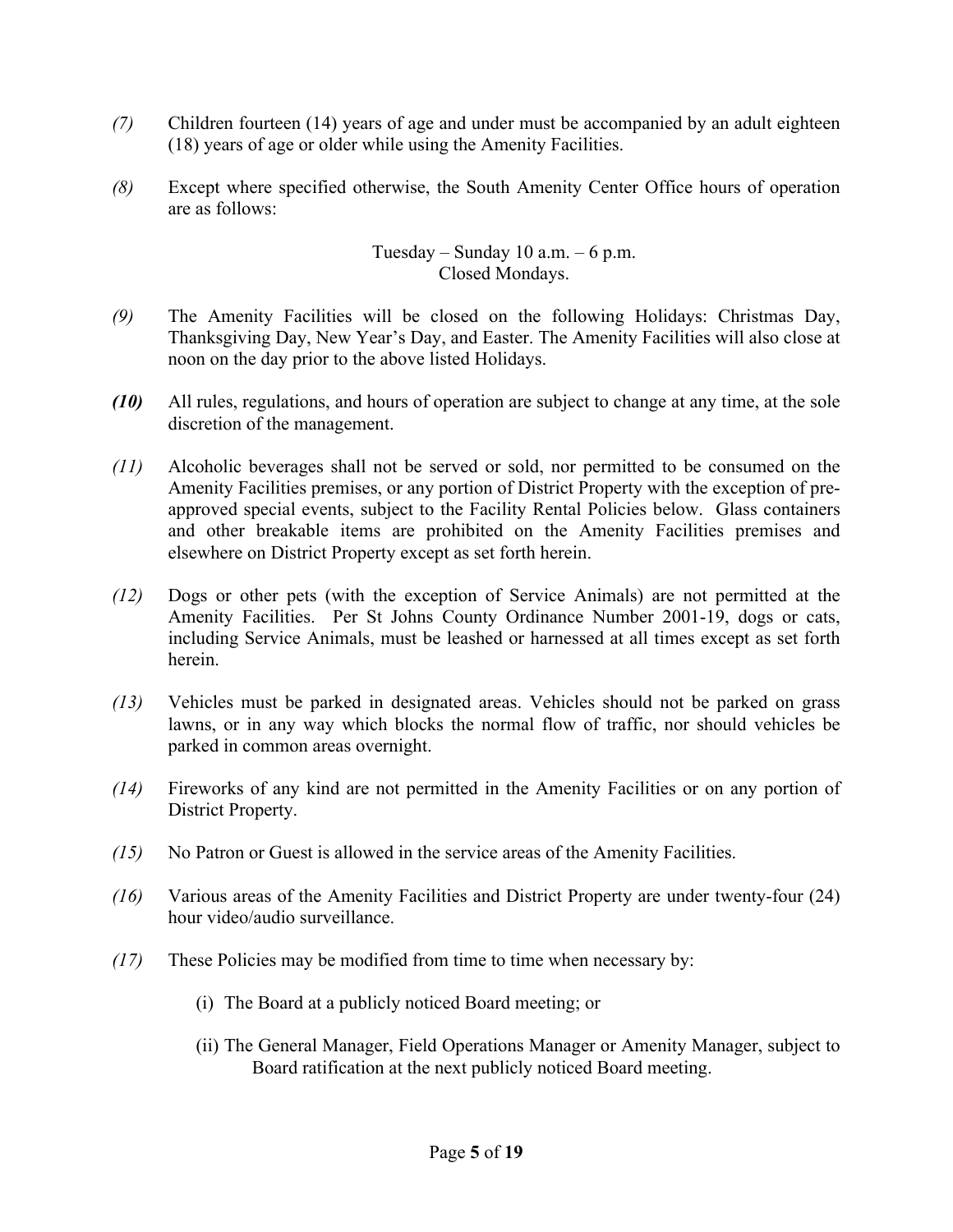- *(18)* The Board, Amenity Manager and Amenity Center Staff have full authority to enforce the District's Policies and rules.
- *(19)* All Patrons must use their Facility Access Card for entrance to the Amenity Facilities. All lost or stolen Facility Access Cards should be reported immediately to the Amenity Center Staff.
- *(20)* Smoking, electronic cigarettes and any vaping devices are not permitted on the Amenity Facilities premises or elsewhere on District Property.
- *(21)* Barbeque, gas or charcoal grills are not permitted on District Property.
- *(22)* Patrons and their Guests shall treat Amenity Center Staff and other Patrons and Guests with courtesy and respect.
- *(23)* The Amenity Facilities do not offer childcare services to Patrons or Guests.
- *(24)* Skateboarding is not allowed at the Amenity Facilities, including but not limited to the Tennis Facilities, Basketball Facilities, and parking lots.
- *(25)* No vehicular traffic is allowed on District Property that does not have proper roadways established unless permission is provided by the District or local government.
- *(26)* No person shall conduct any private class, lesson, or activity, including sports activities, in exchange for compensation (regardless of where, when or how the compensation is paid), or any organized group class, lesson or activity, including team sports activities, at the Amenity Facilities, unless such class, lesson or activity is conducted pursuant to a written agreement with the District or is provided by the contractor hired by the District to provide amenity management services, including its authorized subcontractors. Persons interested in conducting a class, lesson, or activity at the Amenity Facilities must submit a completed Recreational Programming Application to the Amenity Manager for consideration. Following approval of a Recreational Programming Application, a properly executed written agreement along with all documentation required therein must be received by the Amenity Manager prior to the commencement of any class, lesson or activity. Denial of a request to conduct a class, lesson or activity may be appealed to the Board.
- *(27)* The District will charge Fifty Dollars (\$50.00) for any check returned due to insufficient funds.

### **LOSS OR DESTRUCTION OF PROPERTY OR INSTANCES OF PERSONAL INJURY**

Each Patron and each Guest, as a condition of invitation to the premises of the Amenity Facilities, assumes sole responsibility for his or her property. The District and its contractors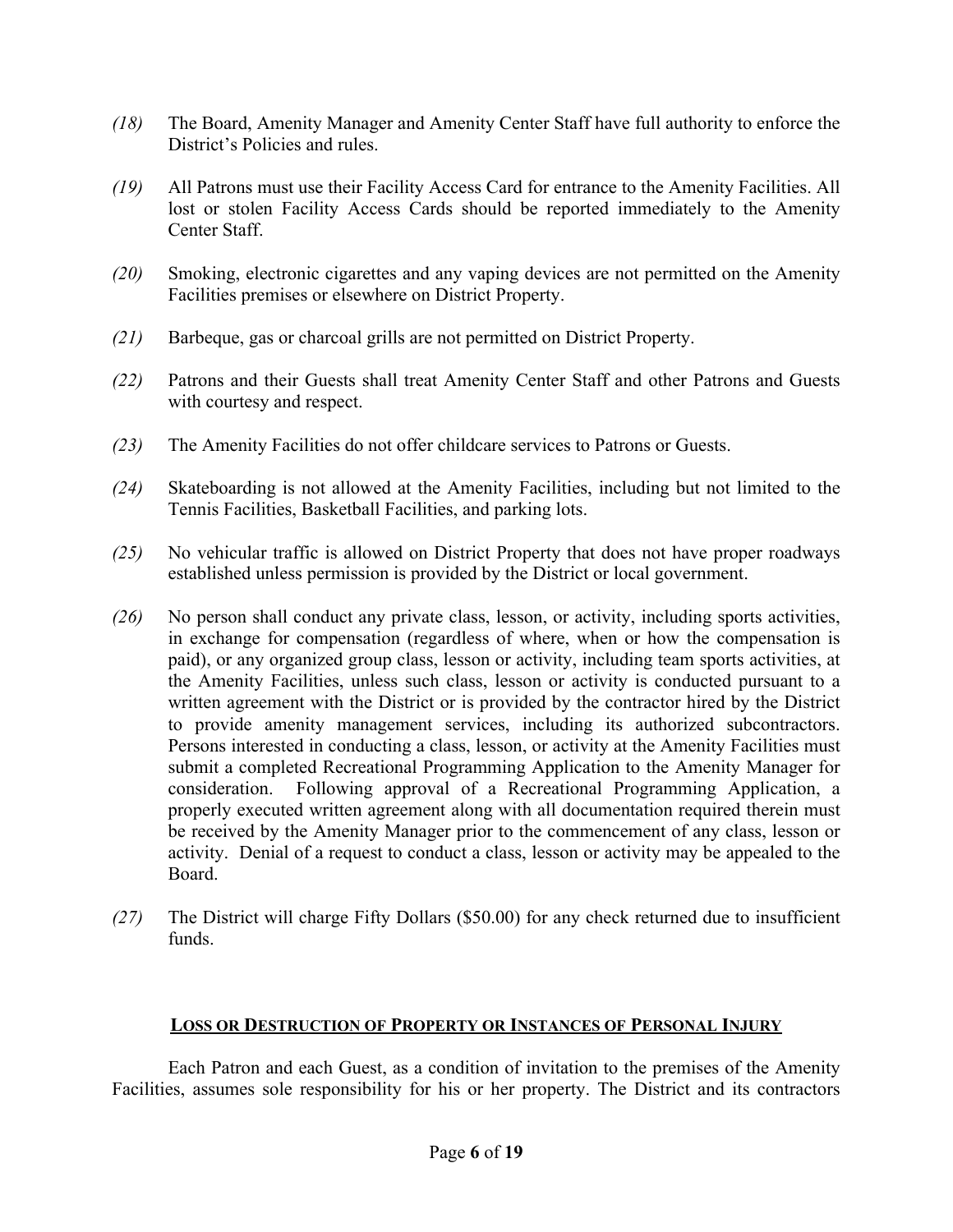shall not be responsible for the loss or damage to any private property used or stored on the premises of the Amenity Facilities, whether in lockers or elsewhere.

No person shall remove from the room in which it is placed or from the Amenity Facilities premises any property or furniture belonging to the District or its contractors without written authorization. Patrons shall be liable for any property damage and/or personal injury at the Amenity Facilities, or at any activity or function operated, organized, arranged or sponsored by the District or its contractors, caused by the Patron, their Guests or family members. The District reserves the right to pursue any and all legal and equitable measures necessary to remedy any losses due to property damage or personal injury.

Any Patron, Guest or other person who, in any manner, makes use of or accepts the use of any apparatus, appliance, facility, privilege or service whatsoever owned, leased or operated by the District or its contractors, or who engages in any contest, game, function, exercise, competition or other activity operated, organized, arranged or sponsored by the District, either on or off the Amenity Facilities premises, shall do so at his or her own risk, and shall hold the Amenity Facilities, the District, the Board, District employees, District representatives, District contractors, and District consultants, harmless for any and all loss, cost, claim, injury damage or liability sustained or incurred by him or her, resulting therefrom and/or from any act of omission of the District, or their respective operators, Supervisors, employees, representatives, contractors, or agents.

Should any party bound by these Policies bring suit against the District, the Board, or District staff or consultants in connection with any event operated, organized, arranged or sponsored by the District or any other claim or matter in connection with any event operated, organized, arranged or sponsored by the District, and fail to obtain judgment therein against the District, the Board, or District staff or consultants, said party shall be liable to the District for all costs and expenses incurred by it in the defense of such suit (including court costs and attorney's fees through all appellate proceedings).

### **SERVICE ANIMAL POLICY**

Dogs or other pets (with the exception of Service Animals) are not permitted within the Amenity Facilities, including but not limited to the Fitness Center, Pool, Tennis Facilities, and Basketball Facilities. A Service Animal must be kept under the control of its handler by leash or harness, unless doing so interferes with the Service Animal's work or tasks or the individual's disability prevents doing so. The District may remove the Service Animal under the following conditions:

- If the Service Animal is out of control and the handler does not take effective measures to control it;
- If the Service Animal is not housebroken; or,
- If the Service Animal's behavior poses a direct threat to the health and safety of others.

The District is prohibited from asking about the nature or extent of an individual's disability in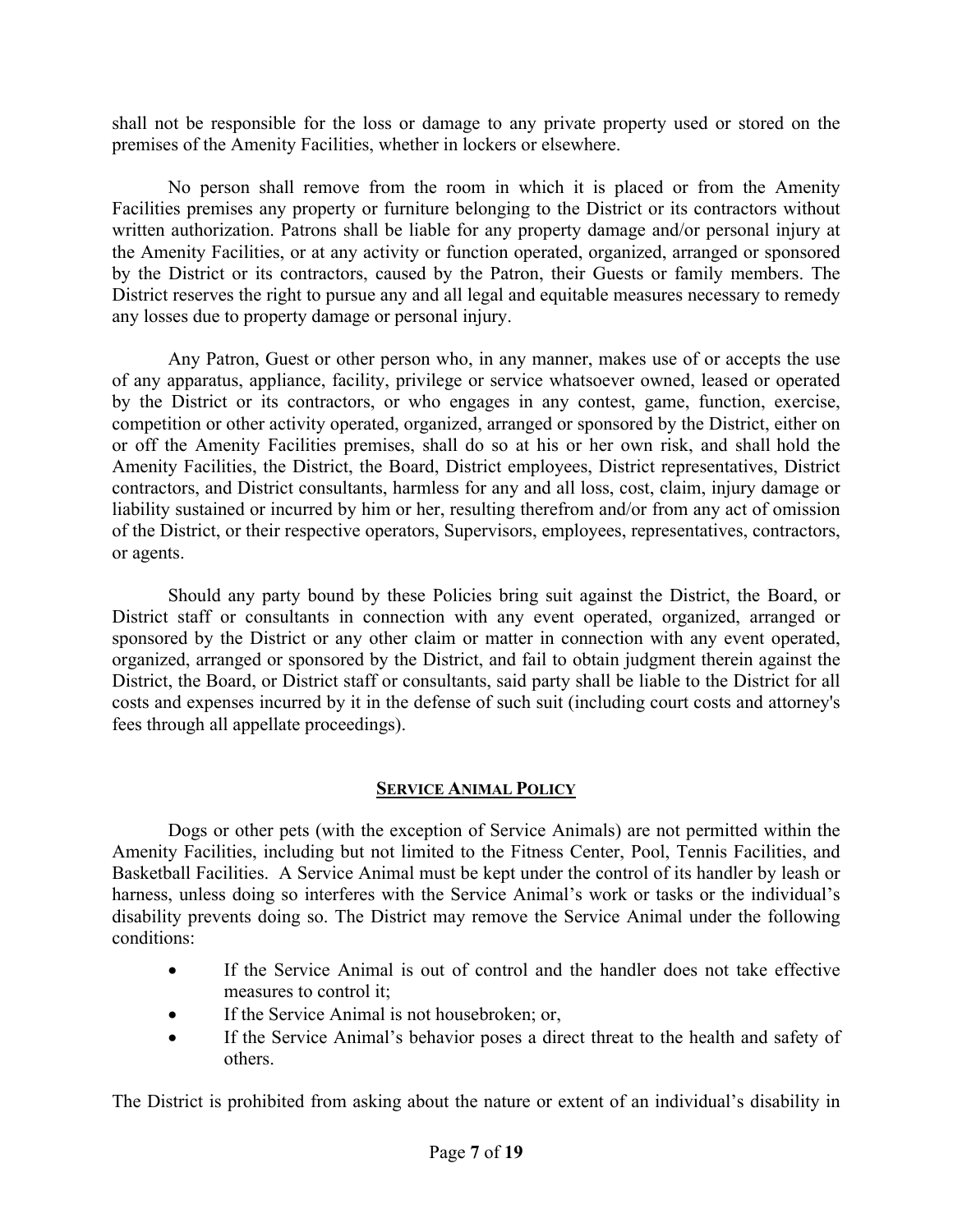order to determine whether an animal is a Service Animal or pet. However, the District may ask whether an animal is a Service Animal required because of a disability and what work or tasks the animal has been trained to perform.

## **GENERAL SWIMMING POOL RULES**

- *(1)* All Patrons and Guests must sign in upon entry of the Pool Area. At any given time, an adult Patron may accompany up to five (5) Guests per household at the Pool Area. Patrons and their Guests are limited to a maximum of two (2) vehicles at the Amenity Facilities.
- *(2)* Lifeguards and Waterslide Attendants are on duty only at the South and North Amenity Facilities on a seasonal basis. Patrons and Guests who use the Pool do so at their own risk.
- *(3)* Children fourteen (14) years of age and under must be accompanied and supervised by an adult eighteen (18) years of age or older in the Pool Area at all times. All children four (4) years of age or younger, as well as all children who are unable to swim by themselves, must be supervised by and within arm's length of an adult at least eighteen (18) years of age at all times when on the pool deck or in the pool. All children, regardless of age, using inflatable armbands (i.e., water wings) or any approved Coast Guard flotation device must be supervised one-on-one by an adult who is in the water and within arm's length of the child.
- *(4)* Personal electronic music devices, such as radios, tablets, and speakers, are permitted with the use of headphones. All other electrical equipment is prohibited in the Pool Area.
- *(5)* Swimming is permitted only during designated hours, as posted at the pool. Pool hours are seasonal and subject to change. Swimming after dusk is prohibited by the Florida Department of Health. The pool at the South Durbin Amenity Facility will be closed on Mondays (except for Memorial Day, Labor Day and, when applicable, July  $4<sup>th</sup>$ ). The pool at the North Durbin Amenity Facility will be closed on Tuesdays. Any person swimming when the Pool is closed may, in the sole discretion of the Board, be suspended from the Amenity Facilities.
- *(6)* Showers are required before entering the Pool Area.
- *(7)* Alcoholic beverages, glass containers and other breakable items are prohibited in the Pool Area.
- *(8)* Play equipment such as floats, rafts, snorkels, dive sticks and flotation devices must meet with Amenity Center Staff approval prior to use. The Amenity Center Staff reserves the right to prohibit use of any play equipment especially during times of peak or scheduled activity at the swimming pool or if the equipment provides a safety concern or nuisance as determined by Amenity Center Staff. The following items are generally *allowed:*  noodles, small/swim training kick boards, water wings, soft foam balls, and water guns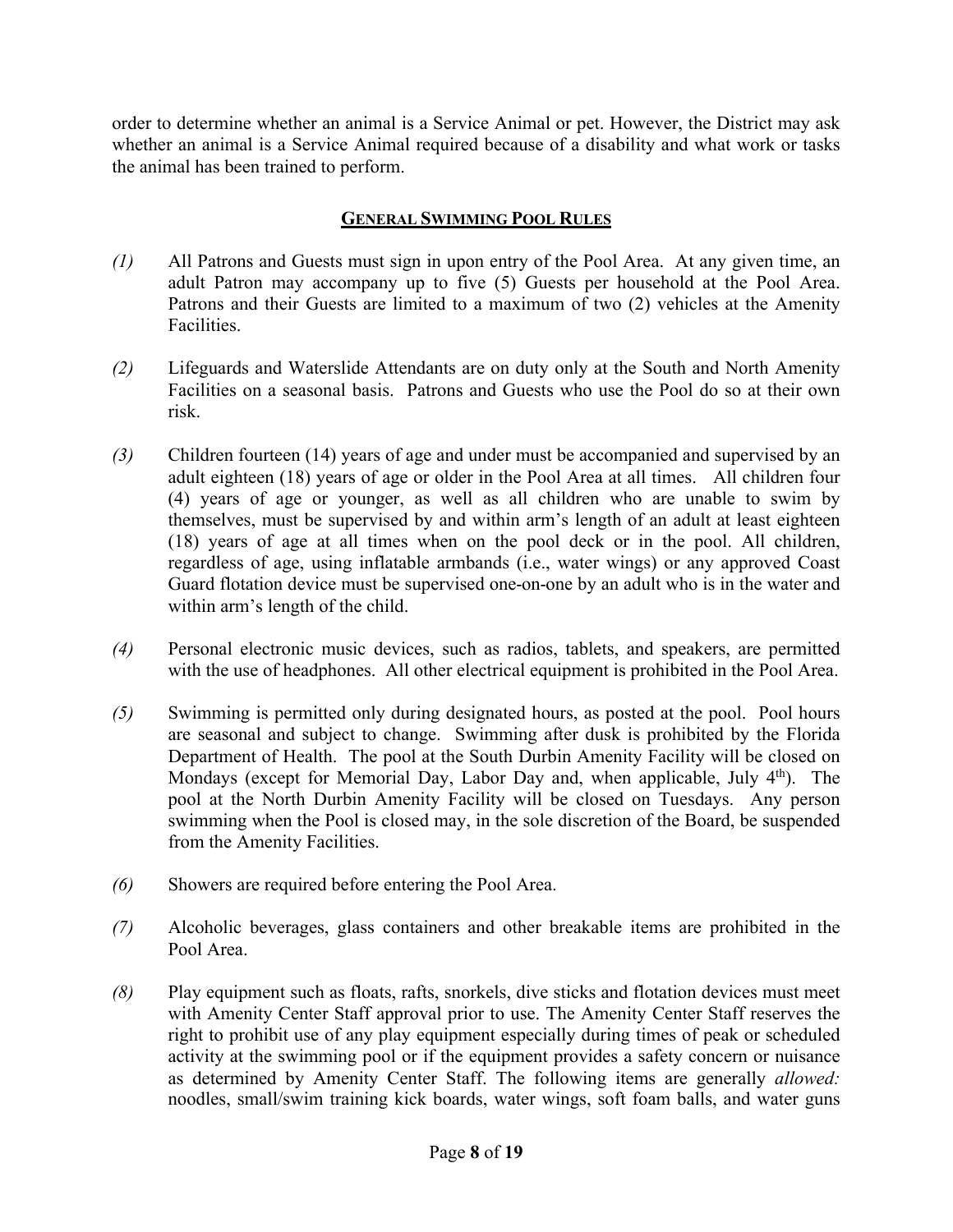intended for pool use. The following items are generally *prohibited:* large rafts and inflatable pool toys, boogie boards, hard toys, water guns not intended for pool use, and battery operated toys. Radio/remote controlled watercraft are not allowed in the Pool.

- *(9)* Swimming Pool availability may be changed without notice in order to facilitate maintenance of the Amenity Facilities or scheduled events.
- *(10)* Pets (with the exception of Service Animals), bicycles, skateboards, roller blades, scooters, items with wheels, basketballs, volleyballs, any regulation sporting equipment not made for pool use, and golf carts are not permitted on or within the Pool Area.
- *(11)* Hanging or sitting on the lane lines, interfering with lap-swimming, unauthorized diving/jumping/flipping, running, pushing, wrestling, excessive splashing, spitting water, sitting or standing on shoulders, horseplay, or lewd acts are prohibited in the Pool Area.
- *(12)* The District reserves the right to authorize all programs and activities, including the number of guest participants, equipment and supplies usage, etc., conducted at the pool, including swim lessons, aquatic/recreational programs and pool parties.
- *(13)* The Pool Area is considered a family friendly environment. Proper swim attire must be worn at all times in the Pool Area. Swimwear such as thongs, low-cut bikinis, and overly revealing clothing is prohibited. Patrons and/or their Guests may be asked to leave the Pool Area in the event Amenity Center Staff determine their attire is in violation of this section.
- *(14)* No chewing gum is permitted in the Pool Area.
- *(15)* Changing of clothing or diapers is allowed in the restroom but is not permitted on the pool deck.
- *(16)* No one shall pollute or contaminate the Pool. Any individual responsible for contamination of the Pool may be liable for any costs incurred in treating and reopening the Pool.
- *(17)* Pool entrances must be kept clear at all times. Bicycles should be parked and locked in the bike racks outside the Amenity Facilities.
- *(18)* Smoking is not permitted in the Pool Area
- *(19)* Swinging on ladders, fences, gates or railings is prohibited.
- *(20)* Pool furniture shall not be removed from the Pool Area, thrown into the Pool or otherwise disturbed.
- *(21)* Loud, profane, or abusive language is prohibited in the Pool Area.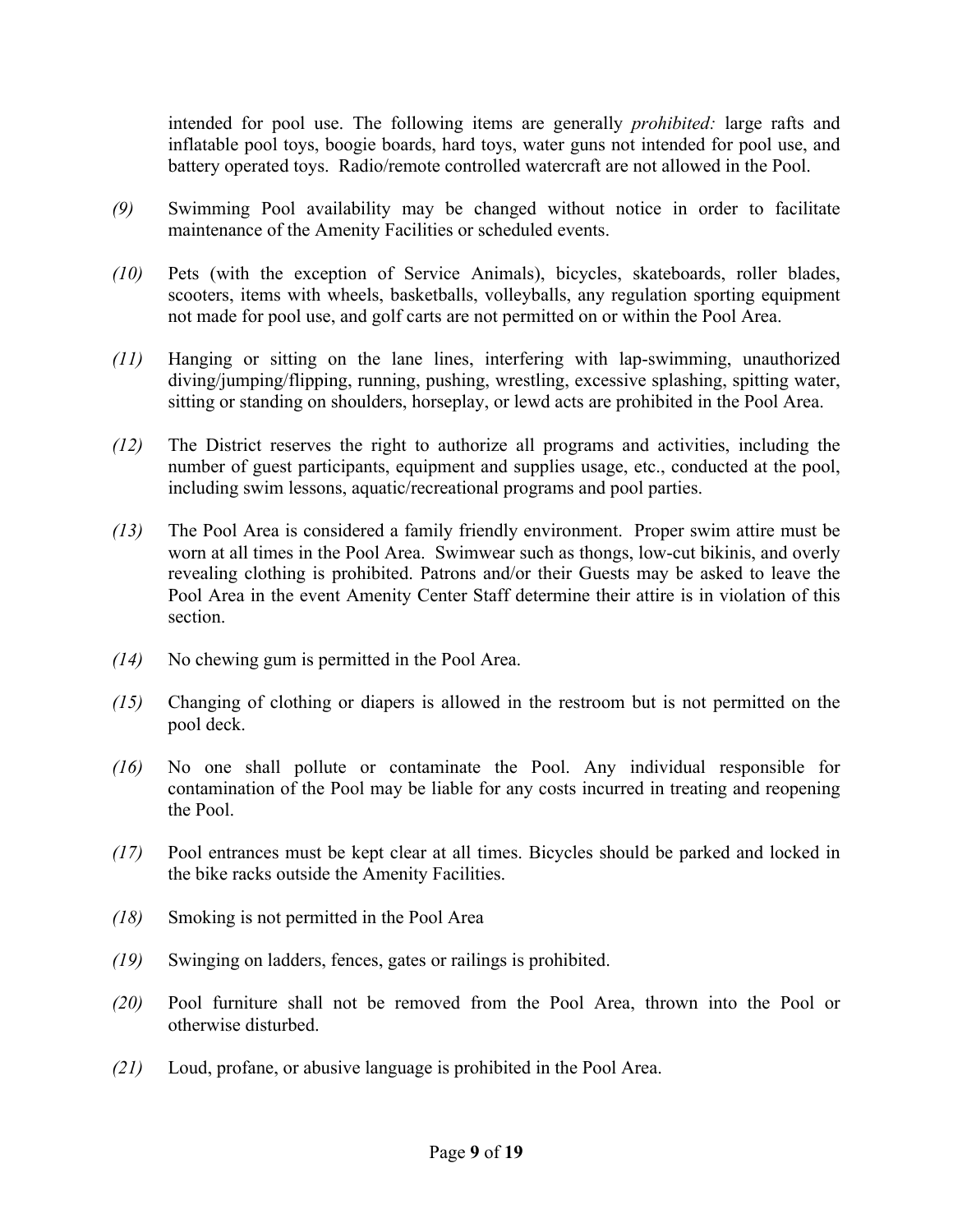- *(22)* Persons using the waterslide do so at their own risk. Rules for using the waterslide are posted.
- *(23)* Children may ride the waterslide only if they demonstrate the ability to swim independently to the pool's edge, control their descent on the waterslide, and observe all rules. Children less than forty (40) inches tall are not permitted to ride the waterslide.
- *(24)* Lingering in the waterslide drop zone is prohibited. Adults supervising children using the waterslide should remain to the side of the drop zone.
- *(25)* Only one person may ride the waterslide at a time.
- *(26)* Keep arms and hands inside flumes at all times.
- *(27)* Goggles, sunglasses, prescription glasses, masks, shorts with snaps or rivets, or flotation devices, including water wings, may not be worn or used while on the waterslide.
- *(28)* Pregnant women and persons with health conditions or back problems should not ride the waterslide.
- *(29)* The slide may only be used during pool hours when Waterslide Attendants are on duty at the top and bottom of the waterslide.
- *(30)* The water play feature at the North Durbin Amenity Facility is limited to children thirteen (13) years of age and under supervised by an adult. The water play feature at the North Durbin Amenity Facility is not monitored by lifeguards. Persons using the water play feature do so at their own risk.
- *(31)* The children's pool at the South Durbin Amenity Facility is limited to children thirteen (13) years and under who must be supervised by an adult at least eighteen (18) years of age at all time for usage of the pool. The children's pool at the South Durbin Amenity Facility is not monitored by lifeguards. Persons swimming in the children's pool do so at their own risk.
- *(32)* Food and drink are not permitted within four (4) feet of the Pool.
- *(33)* Wheeled or large family size coolers are prohibited in the Pool Area.
- (34) The Amenity Center Staff may enforce a ten (10) minute safety break at the end of each hour during which all Patrons and Guests must exit the Pool.

### **SWIMMING POOL: THUNDERSTORM POLICY**

The Amenity Center Staff is in control of the operation of the Pool Area during thunderstorms and heavy rain. The Amenity Center Staff will determine whether swimming is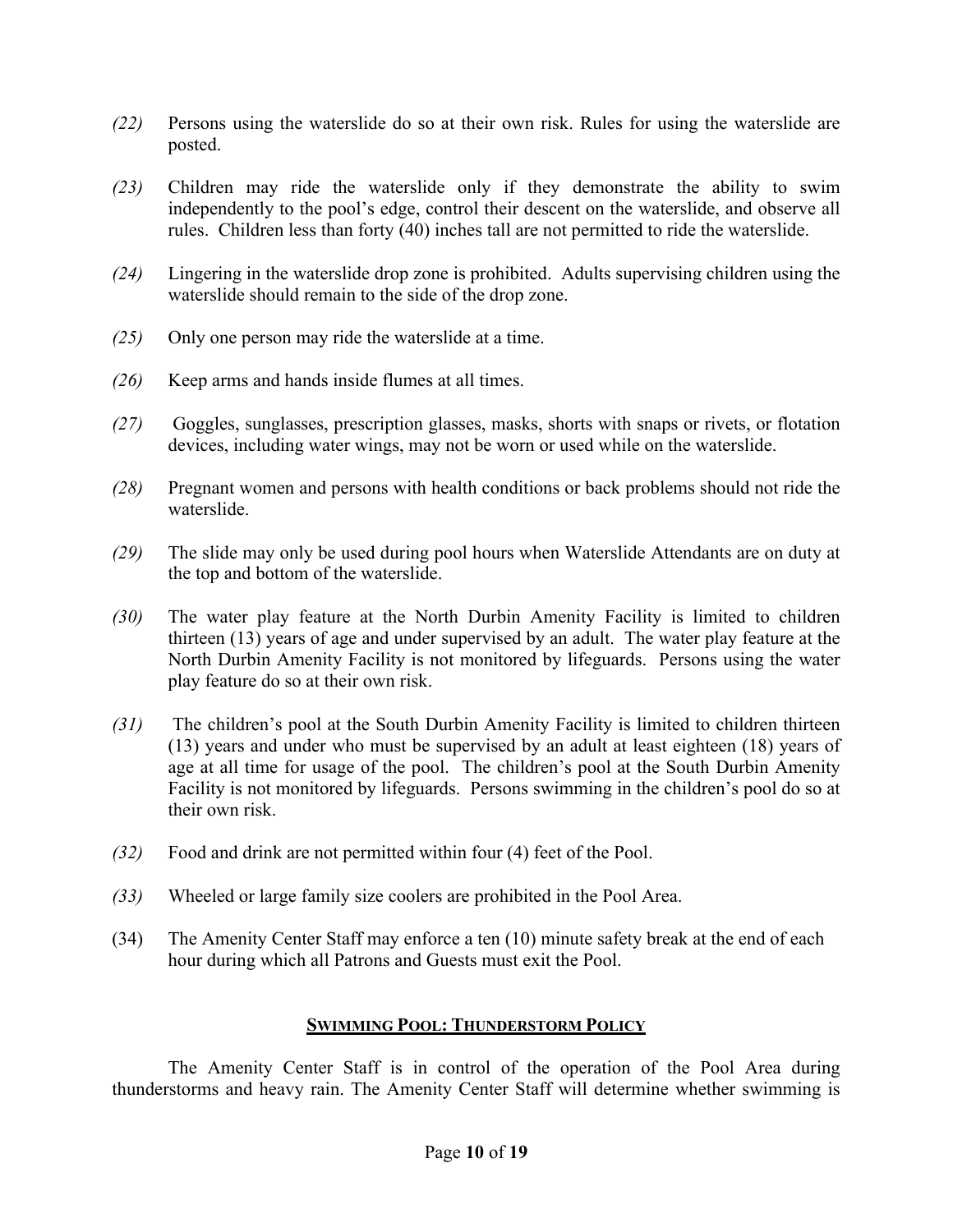permitted or not during the times the Pool is attended. During periods of heavy rain, thunderstorms and other inclement weather, the Pool Area will be closed. When lightning is in the area, the Pool and pool deck will be cleared and closed at any visual sighting of lightning or audible sound of thunder and shall not reopen until thirty (30) minutes have elapsed from the last sighting of lightning or sound of thunder.

All outdoor facility rentals are subject to the Thunderstorm Policy, in accordance with the terms of the rental agreement. If the Pool Area is closed in accordance with this policy before one-half the time frame for the rental has lapsed, a full refund of the facility rental fee will be offered. If one-half or more of the time frame has passed before the Pool Area is closed, no refund will be offered. Staffing fees are non-refundable.

### **SWIMMING POOL: FECES POLICY**

Any person who is incontinent or not fully toilet trained must wear a swim-diaper and appropriate waterproof clothing over the swim-diaper when entering or being carried into the Pool.

If contamination occurs, the Pool may be closed for up to twelve (12) hours and the water will be chemically treated to kill the bacteria.

## **FITNESS CENTER POLICIES**

The Fitness Center is an unattended facility and persons using the Fitness Center do so at their own risk. Amenity Center Staff is not present to provide personal training, exercise consultation, or first aid to Patrons or Guests. Persons interested in using the Fitness Center are encouraged to consult with a physician prior to commencing a fitness program.

- *(1) Hours:* The Fitness Center is available for use by Patrons and Guests during the hours of 5:00 a.m. to 10:00 p.m.
- *(2) Emergencies:* For all emergencies, call 911 immediately. All emergencies and injuries must also be reported to Amenity Center Staff as well as the District Manager at 904- 940-5850.
- *(3) Eligible Users:* Patrons and Guests sixteen (16) years of age and older are permitted to use the Fitness Center during designated operating hours. Patrons and Guests twelve (12) to fifteen (15) years of age must be accompanied by an adult eighteen (18) years of age or older in order to use the Fitness Center. No children under twelve (12) years of age are permitted in the Fitness Center. Guests may use the Fitness Center if accompanied by an adult Patron eighteen (18) years of age or older, are properly registered, and pay the Guest fee(s). Proof of age must be provided upon request by Amenity Center Staff.

At any given time, a Patron may accompany up to two (2) Guests per household at the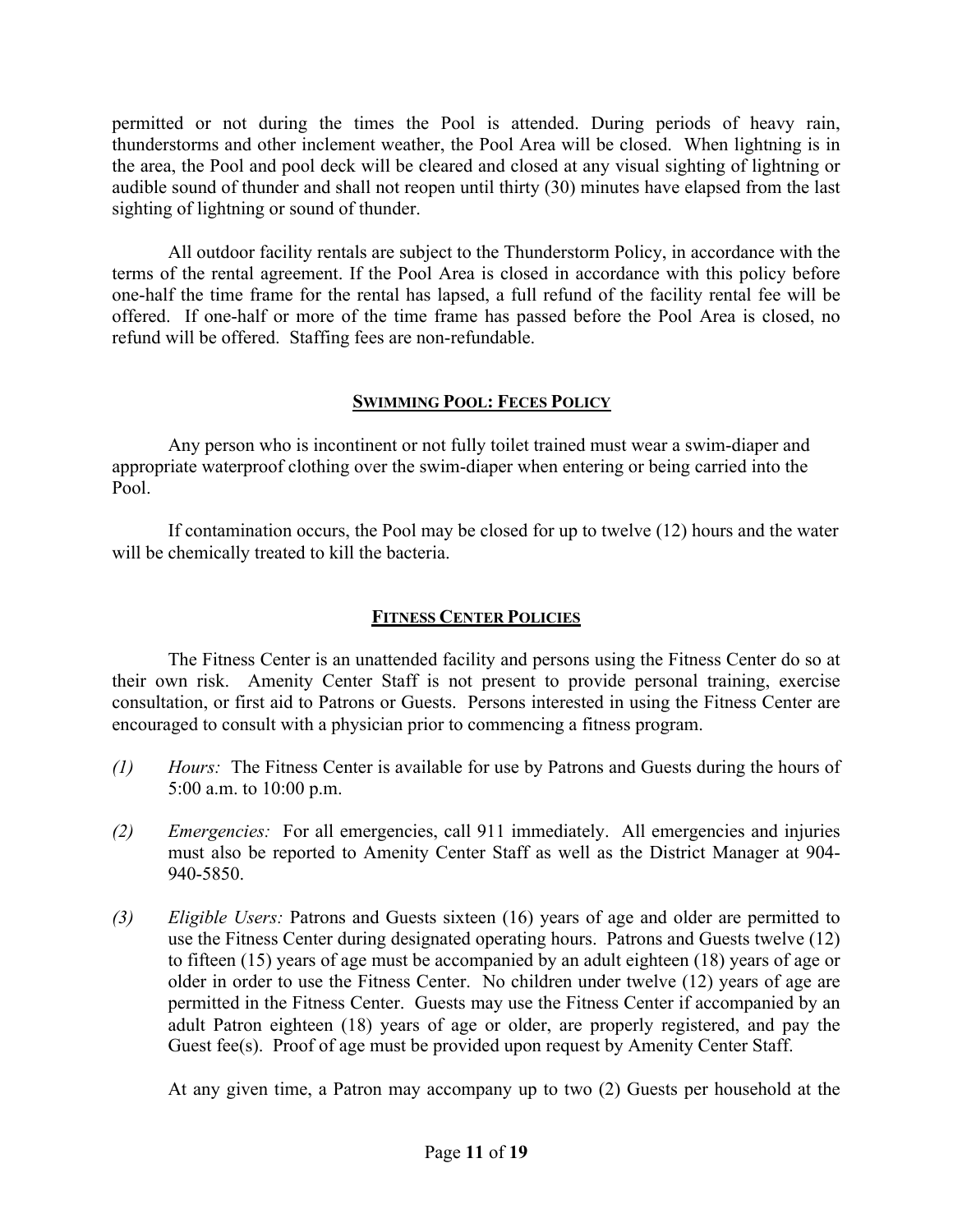Fitness Center. A ten dollar (\$10) fee per Guest must be paid at the time of entry. Please note only cash or checks made payable to; Durbin Crossing CDD will be accepted.

All Guests must sign a liability waiver before using the Fitness Center.

- *(4) Proper Attire:* Appropriate clothing and footwear (covering the entire foot) must be worn at all times in the Fitness Center. Appropriate clothing includes t-shirts, shorts (no jeans), leotards, and/or sweat suits (no swimsuits). Fitness Center attire must be family friendly. Patrons and/or their Guests may be asked to leave the Fitness Center in the event Amenity Center Staff determine their attire is in violation of this section.
- *(5) Food and Beverage:* Food (including chewing gum), alcoholic beverages, glass containers and other breakable items are prohibited in the Fitness Center. Non-alcoholic beverages, however, are permitted in the Fitness Center if contained in non-breakable containers with screw top or sealed lids.
- *(6) General Policies:*
	- Private lessons or instruction, including but not limited to personal training or fitness/sports instruction, may not be conducted at the Fitness Center absent written approval from the Amenity Manager.
	- Each individual is responsible for wiping off fitness equipment after use.
	- Use of hand chalk in the Fitness Center is prohibited.
	- Personal electronic music devices, such as radios, tablets, and speakers, are permitted with the use of headphones.
	- Weights or other fitness equipment may not be removed from the Fitness Center.
	- Please limit use of cardiovascular equipment to thirty (30) minutes.
	- Talking on your cellphone while using Fitness Center equipment is prohibited.
	- Step away from weight equipment between sets if other persons are waiting.
	- Return all weights to their original location.
	- Any fitness program operated, established and run by the District may have priority over other users of the Fitness Center.
	- Wet bathing suits are not allowed in the Fitness Center.
	- Skateboards, scooters, basketballs, bikes, and sporting equipment are not permitted in the Fitness Center.
	- Strollers and infant carry seats are not allowed in the Fitness Center.
	- Pets (with the exception of Service Animals) are prohibited in the Fitness Center.

# **BASKETBALL FACILITIES POLICIES**

The Basketball Facilities are unattended facilities and persons using the Basketball Facilities do so at their own risk. Persons interested in using the Basketball Facilities are encouraged to consult with a physician prior to use.

*(1) Eligible Users.* Patrons and Guests twelve (12) years of age and older are permitted to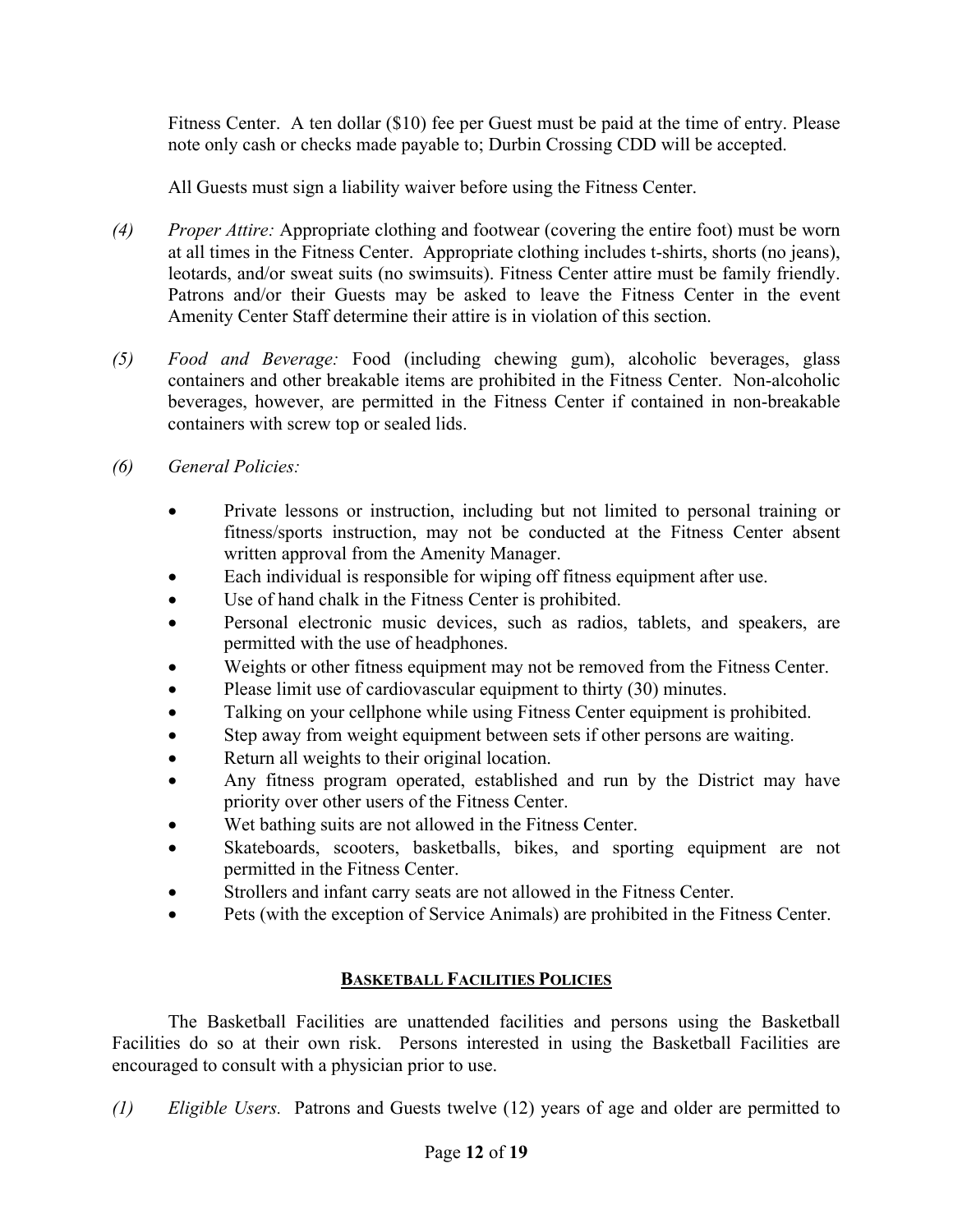use the Basketball Facilities during designated operating hours. Children under twelve (12) years of age must be accompanied by an adult Patron eighteen (18) years of age or older in order to use the Basketball Facilities.

- *(2) Hours.* The Basketball Facilities are available only during daylight hours and may not be used after dark.
- *(3) Emergencies:* For all emergencies, call 911 immediately. All emergencies and injuries must also be reported to Amenity Center Staff as well as the District Manager at 904- 288-9130.
- *(4) Proper Attire:* Proper athletic shoes and attire are required at all times while on the basketball courts. Black-soled or open-toe shoes are prohibited on the basketball courts.
- *(5)* The basketball courts are available to Patrons on a first come, first serve basis. Each Patron and the Patron's Guests are limited to the use of one (1) basketball court when others are waiting.
- *(6)* The Basketball Facilities are for recreational use by Patrons and their Guest(s) only*.*  Private lessons or classes may not be conducted at the Basketball Facilities absent written approval from the Amenity Manager.
- *(7) General Policies:*
	- Proper basketball etiquette shall be adhered to at all times. The use of profanity or disruptive behavior is prohibited.
	- Persons using the Basketball Facilities must supply their own basketballs.
	- The Basketball Facilities are for the play of basketball only. Pets (with the exception of Service Animals), roller blades, bikes, skates, skateboards, scooters, any items with wheels, or golf carts are prohibited at the Basketball Facilities.
	- Alcoholic beverages, glass containers and other breakable items are prohibited at the Basketball Facilities. Non-alcoholic beverages, however, are permitted on the Basketball Facilities if contained in non-breakable containers with screw top or sealed lids.
	- No chairs other than those provided by the District are permitted on the basketball courts.
	- The courts must be left clean after use.

# **TENNIS FACILITIES POLICIES**

The Tennis Facilities are unattended facilities and persons using the Tennis Facilities do so at their own risk. Persons interested in using the Tennis Facilities are encouraged to consult with a physician prior to use.

*(1) Eligible Users.* Patrons and Guests fourteen (14) years of age and older are permitted to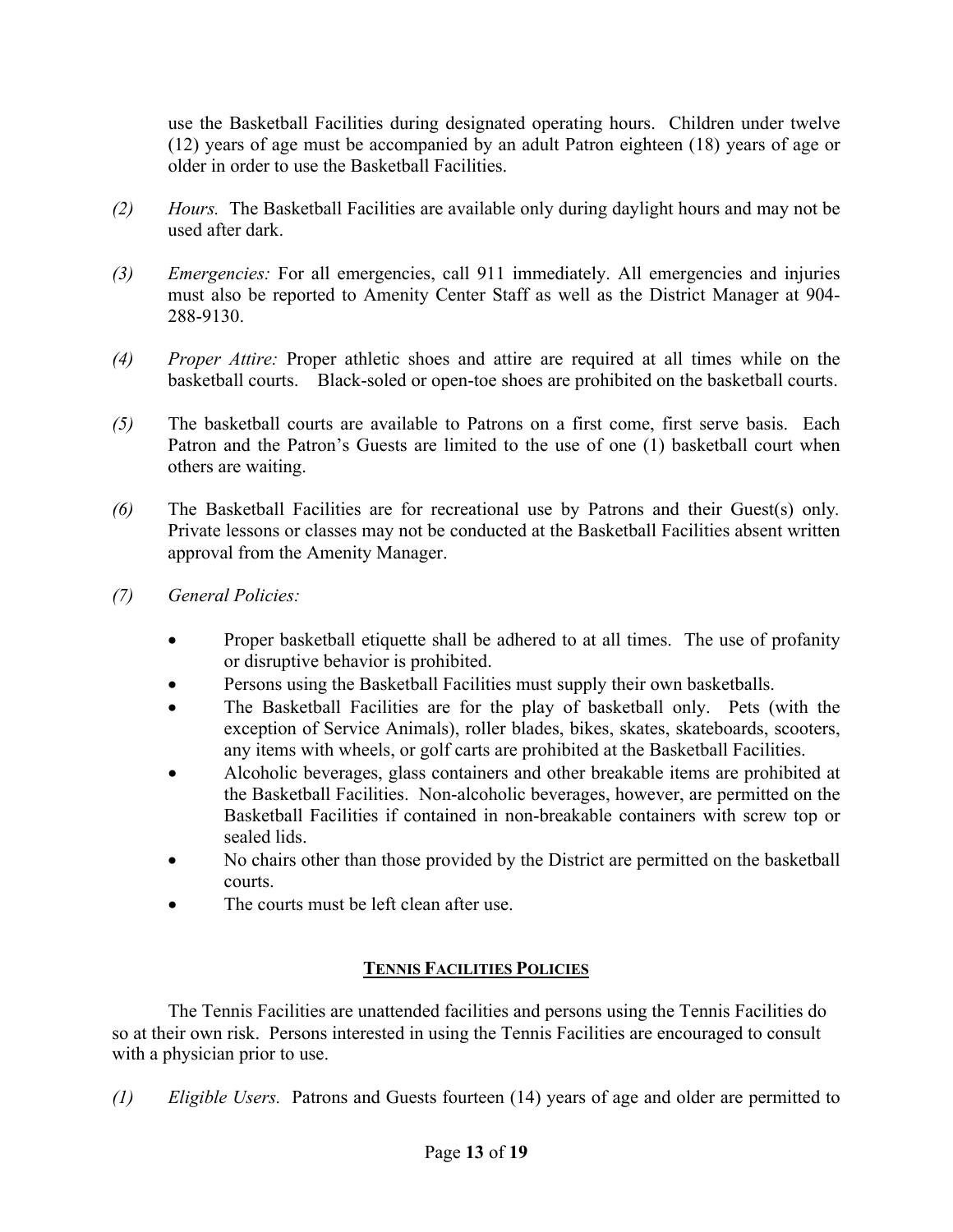use the Tennis Facilities during designated operating hours. Children who are under fourteen (14) years of age must be accompanied by an adult eighteen (18) years of age or older in order to use the Tennis Facilities.

- *(2) Hours.* The tennis courts at the North Durbin Amenity Facility shall be available from sunrise until 9 p.m. daily. The tennis courts at the South Durbin Amenity Facility shall be available from sunrise until 10:00 p.m. daily.
- *(3) Emergencies:* For all emergencies, call 911 immediately. All emergencies and injuries must also be reported to Amenity Center Staff as well as the District Manager at 904- 940-.5850
- *(4) Proper Attire:* Proper tennis shoes and tennis attire are required at all times while using the tennis courts.
- *(5)* Tennis court play should be suspended when courts are wet or during rainy conditions. Courts are considered wet when puddles or standing water is visible.
- *(6)* The Tennis Facilities are available on a first come first served basis. Each Patron and the Patron's Guest(s) are limited to the use of one (1) tennis court when others are waiting. If others are waiting, restrict your singles play to one (1) hour and your doubles play to an hour and a half  $(1 \frac{1}{2})$ .
- *(7)* The Tennis Facilities are for recreational use by Patrons and their Guests only*.* Private lessons or classes may not be conducted at the Basketball Facilities absent written approval from the Amenity Manager.
- *(8) General Policies:*
	- Proper tennis etiquette shall be adhered to at all times. The use of profanity or disruptive behavior is prohibited.
	- Persons using the Tennis Facilities must supply their own equipment (rackets, balls, etc.).
	- The Tennis Facilities are for the play of tennis only. Pets (with the exception of Service Animals), roller blades, bikes, skates, skateboards, and scooters are prohibited from the Tennis Facilities.
	- Alcoholic beverages, glass containers and other breakable items are prohibited at the Tennis Facilities. Non-alcoholic beverages, however, are permitted at the Tennis Facilities if contained in non-breakable containers with screw top or sealed lids.
	- No chairs other than those provided by the District are permitted on the tennis courts.
	- Lights at the Tennis Facilities must be turned off after use.
	- Any tennis program operated, established, and run by the District may have priority over other users of the Tennis Facilities.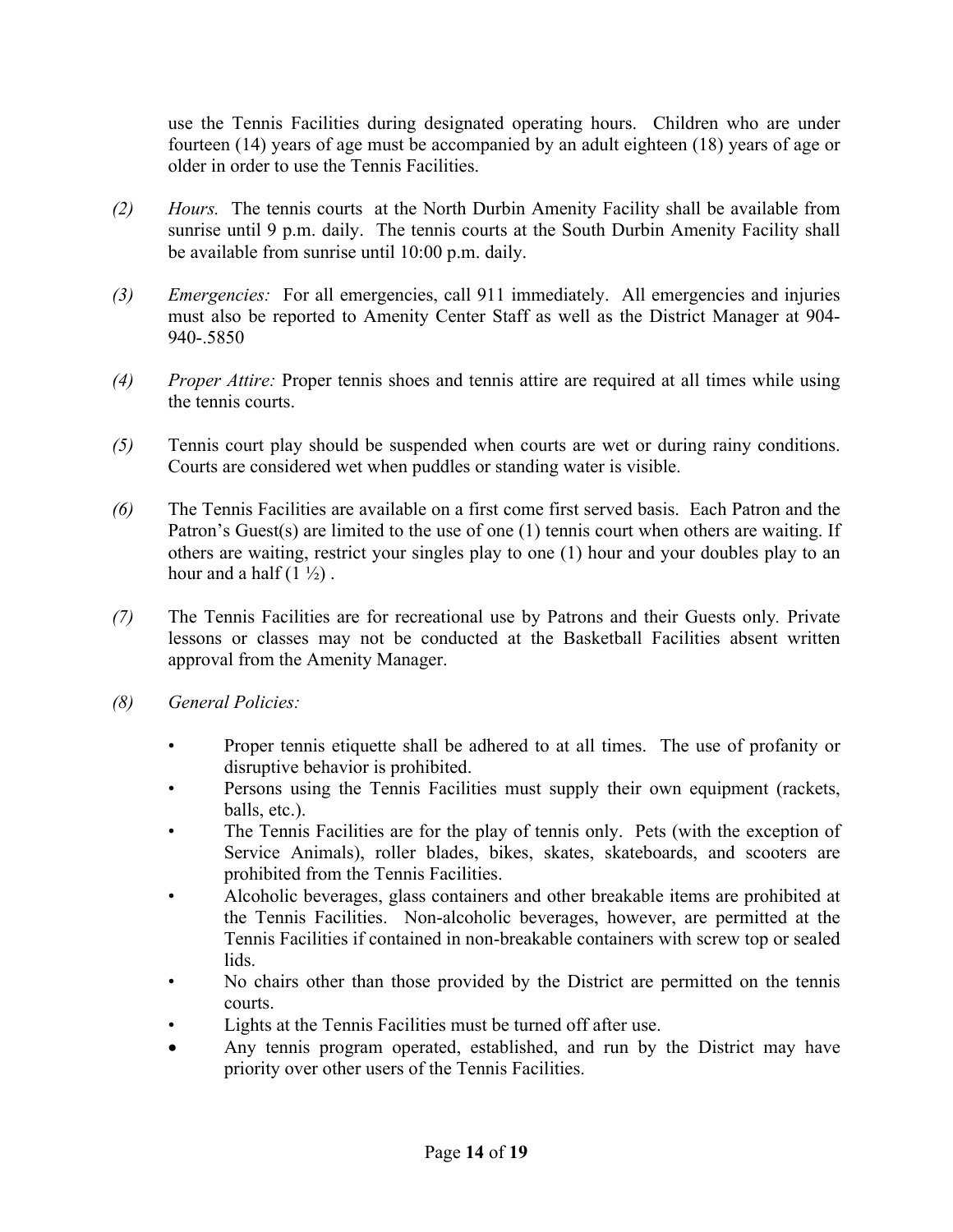- Gates to the Tennis Facilities are NOT to be propped open at any time, under any circumstances.
- Approved and organized play is listed on the South Durbin Tennis Facility bulletin board. The board is located to your right as you enter through the gate, for your reference and planning purposes.

### **TOT LOTS/RECREATIONAL FIELDS POLICIES**

The Tot Lots and Recreational Fields are unattended facilities and persons using the facilities do so at their own risk.

- *(1) Hours*: The Tot Lots shall be available for use from dawn to dusk.
- *(2)* Children under the age of eight (8) must be accompanied by an adult eighteen (18) years of age or older.
- *(3)* Persons eleven (11) years and older are not permitted to play on or use the Tot Lots' equipment.
- *(4)* Alcoholic beverages, glass containers and other breakable items are prohibited at the Tot Lots and Recreational Fields.
- *(5)* The use of profanity or disruptive behavior, including roughhousing, is prohibited.
- *(6)* Persons using the Tot Lots, pavilions located adjacent to the Tot Lots, or Recreational Fields must clean up any food, beverages and miscellaneous trash brought to the District Property.
- *(7)* Use of the Tot Lots and Recreational Fields may be limited from time to time due to a District-sponsored event.
- *(8)* Pets (with the exception of Service Animals) are prohibited from the Tot Lots and Recreational Fields.

### **FACILITY RENTAL POLICIES**

Patrons may reserve for rental certain portions of the Amenity Facilities for private events. The maximum guest limits referenced above shall not apply to guests attending a Patronsponsored function at the Amenity Facilities. Except as set forth below, only one (1) room or portion of each Amenity Center Social Hall is available for rental on any given day and reservations may not be made more than six (6) months prior to the event. In addition, all rental reservations must be made at least two weeks in advance. Each Patron may rent a portion of the Amenity Facilities no more than four (4) times per calendar year. Patrons interested in doing so should contact the Amenity Center Staff regarding the anticipated date and time of the event to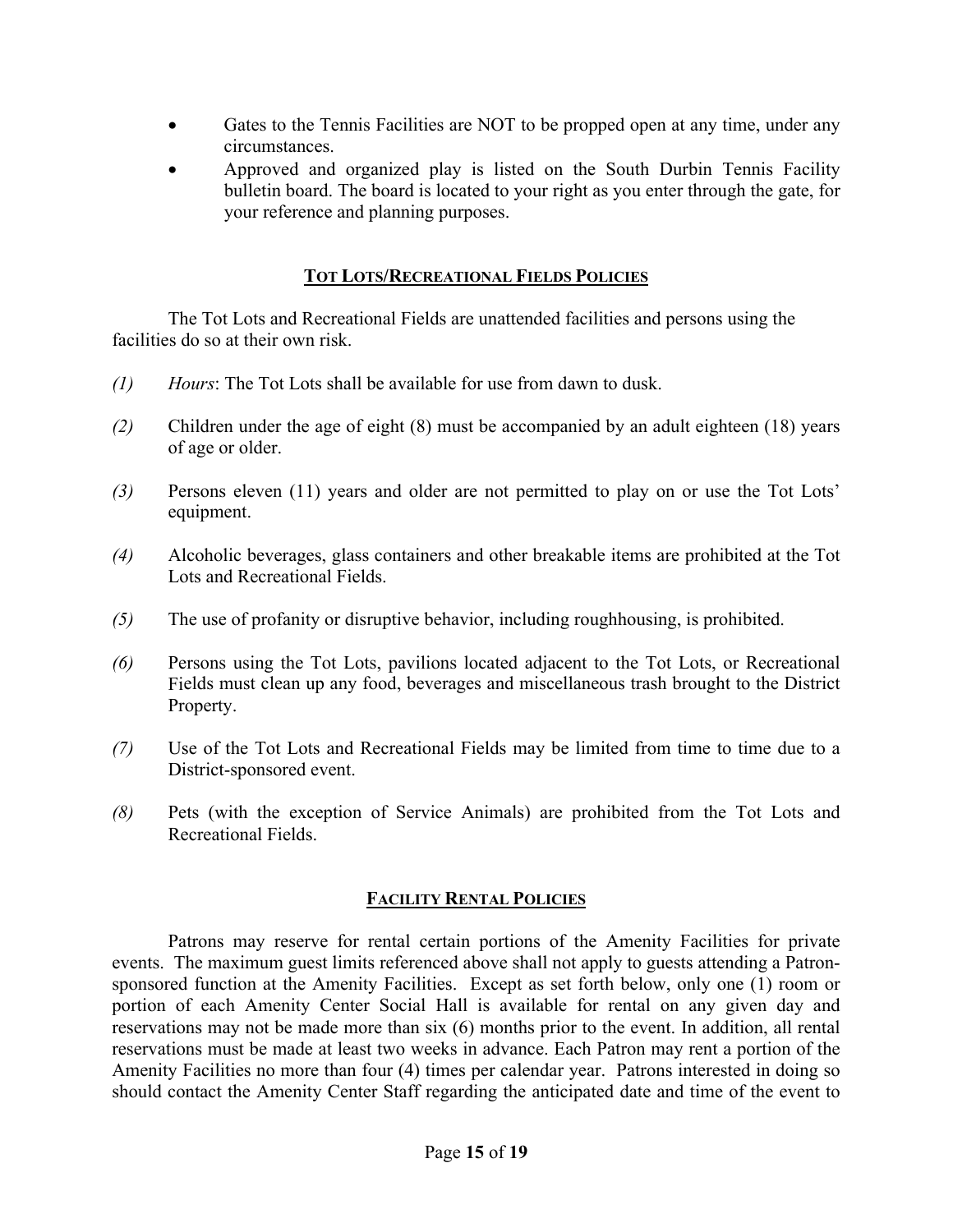determine availability. Any event established and run by the District may have priority over other users. Please note that the Amenity Facilities are unavailable for private events on the following holidays:

| New Year's Day | Easter Sunday | Memorial Day   |
|----------------|---------------|----------------|
| $4th$ of July  | Labor Day     | Thanksgiving   |
| Christmas Eve  | Christmas Day | New Year's Eve |

- *(1) Available Facilities:* The following areas of the Amenity Facilities are available for private rental for up to four (4) total hours (including set-up and post-event cleanup), at the following room rental fees:
	- South Durbin Facility Social Hall: *One Hundred Forty Dollars (\$140.00)* [Capacity: 40 persons including Patrons, their Guest(s) and children over three (3) years old.]
	- North and South Patios: *Forty Dollars (\$40.00)*  [Capacity: 25 persons including Patrons, their Guest(s) and children over three (3) years old.]

The South Social Hall and Patio may be rented together only during the off-season months from October thru March. Such rental will require only one deposit but will be subject to the rental fee for both areas. The South Social Hall and Patio may be rented separately, however, the Patio and Social Hall cannot be rented simultaneously by two different parties. South Patio rentals will have access to the Patio and Kitchen areas as well as the swimming pool. North Patio rentals will have access to the Patio and swimming pool only. Any refrigerator use will be accessed and controlled by your Party Coordinator.

- *(2)* The Pool Areas of the Amenity Facilities are not available for private rental and shall remain open to other Patrons and their Guests during normal operating hours.
- *(3)* The Patron renting any portion of the Amenity Facilities shall be responsible for any and all damage and expenses arising from their event.
- *(4) Reservations:* Patrons interested in reserving a portion of the Amenity Facilities must submit to the Amenity Center Staff a completed Facility Use Application. At the time of submission, the Patron shall provide the rental fee referenced above and a deposit as set forth below. Rental fees may be paid in cash or by check. The Amenity Center Staff will review the Facility Use Application on a case-by-case basis and has the authority to reasonably deny a request. Patrons will receive an email confirmation once the rental request has been approved. Denial of a request may be appealed to the Board.
- *(5) Staffing / Party Coordinator:* South Social Hall or off-season (October March) North Patio parties will require a Party Coordinator at a rate of one hundred dollars (\$100) per event. Checks or money orders shall be payable to Vesta Property Services, Inc. Upon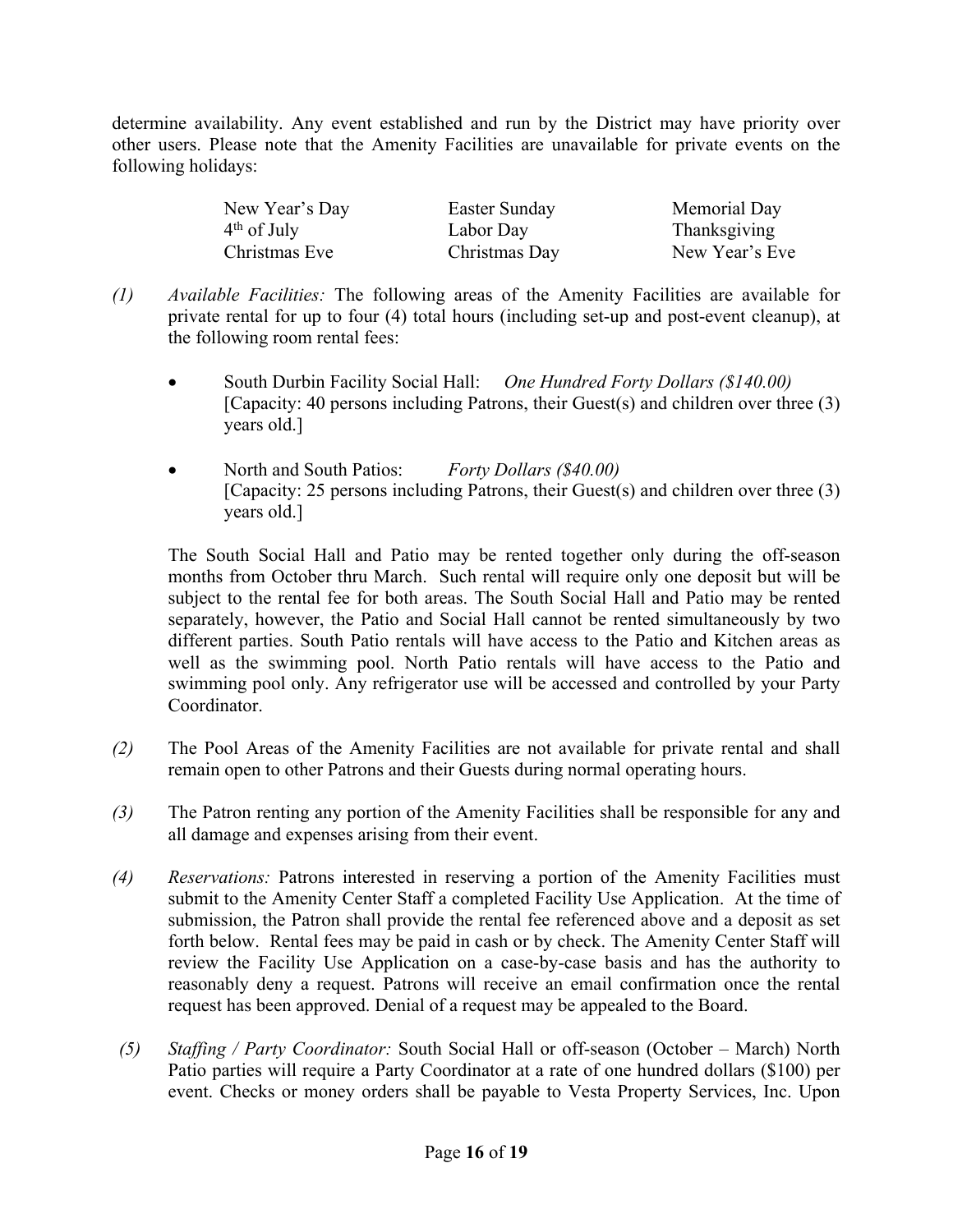completion of the event, the Party Coordinator shall conduct an assessment and make a recommendation to the District as to whether or not the District should retain all or part of any deposit.

- *(4) Deposit:* A deposit in the amount of Five Hundred Dollars (\$500.00) is required at the time the reservation is approved. Deposits must be in the form of check payable to the District. To receive a full refund of the deposit or a release of held funds, the renter must comply with all Policies and the terms of the Facility Use Application as well as ensure the following:
	- Remove all garbage and place in the dumpster.
	- Remove all displays, favors or remnants of the event.
	- Restore the furniture and other items to their original position.
	- Wipe off counters, tabletops and sink area.
	- Replace garbage liner.
	- Sweep pool decks or Social Hall floors, as applicable
	- Clean out and wipe down the refrigerator, and microwave, if used.

The last event of the day must be finished, including post-event cleanup, by 9:30 p.m. Any event that exceeds the rental time frame, fails to conduct post-event cleanup, or violates the Policies will forfeit all or a part of their deposit. The Amenity Manager shall determine the amount of deposit to return, if any.

- *(5) Alcohol Policies:*
	- Patrons intending to serve alcohol at a rented facility must so indicate on the Facility Use Application. Any Patron who does not so indicate at the time the Facility Use Application is submitted shall not be permitted to serve alcohol.
	- Event Liability insurance coverage in the amount of One Million Dollars (\$1.000,000) will be required for all events that are approved to serve alcoholic beverages. The District, the Board, and District staff and consultants are to be named on these policies as additional insureds.
	- Patrons serving alcohol agree to indemnify and hold harmless the District, Amenity Services Group and their Supervisors, officers, directors, consultants and staff from any and all liability, claims, actions, suits, or demands by any person, corporation or other entity, for injuries, death property damage of any nature, arising out of, or in connection with the service of alcohol. Patrons agree that such indemnification shall not constitute or be construed as a waiver of the District's sovereign immunity granted pursuant to Section 768.28, Fla. Stat.
	- Patrons must hire a certified bartender to dispense alcohol. Patrons and their guests must be at least twenty-one (21) years of age to be served alcohol. Patrons and their guests must present valid picture identification at the request of the Amenity Manager.
	- Alcohol served on the premises must be consumed on the premises.
	- The District reserves the right to ask intoxicated persons to leave the Amenities Facilities or District property.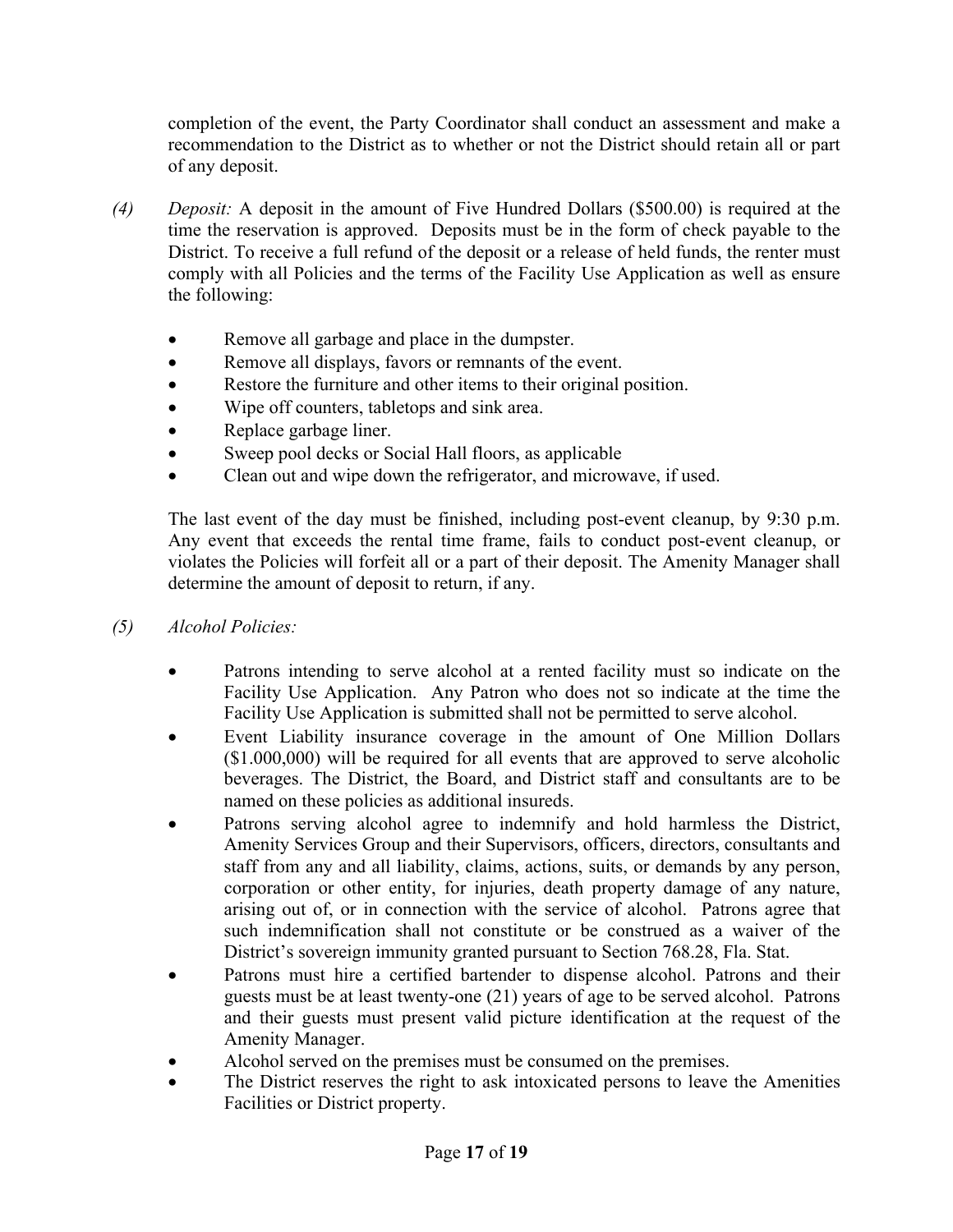# *(6) General Policies:*

- No decorations may be affixed to the walls, doors or any fixtures.
- The volume of live or recorded music must not violate applicable St. Johns County noise ordinances or unreasonably interfere with residents' enjoyment of their homes. All music content must be appropriate for all ages.
- Alcoholic beverages, glass containers and other breakable items are prohibited in or around the pool deck.
- Event Liability coverage may be required, even in the absence of alcohol service, on a case by case basis in the sole discretion of the Board.
- Pets (with the exception of Service Animals) are prohibited from any and all rented facilities.
- Rentals of the Amenity Facilities does not include any party supplies such as paper plates, coffee cups, silverware, aluminum foil, storage bags, etc.
- Patrons are responsible for ensuring that their guests adhere to these Policies.
- *(7) Third Party Vendors:* 
	- Any use of a third-party vendor (Magician, DJ, Face Painter, or Balloon Artist, etc.) on any portion of District Property must be approved by the Amenity Manager. If approved, liability insurance coverage in the amount of One Million Dollars (\$1.000,000) listing the District as an additional insured will be required and on file with the Amenity Office a minimum of two (2) weeks prior to the event. Denial of a request for a third-party vendor may be appealed to the Board.
	- Game trucks, bounce houses, inflatables, or smoke/fog machines, are prohibited on all District Property.

# **SUSPENSION AND TERMINATION OF PRIVILEGES**

- (1) All persons using or entering the Amenity Facilities are responsible for compliance with, and shall comply with, the Policies established for the safe operations of the Amenity Facilities. The District, through its Board, District Manager, Amenity Manager and Amenity Center Staff, shall have the right to take certain action to limit a person's ability to use the Amenity Facilities when such person commits any of the following prohibited actions:
	- Submits false information on the application for a Facility Access Card.
	- Permits unauthorized use of a Facility Access Card.
	- Exhibits offensive or unsatisfactory behavior, deportment or appearance at the Amenity Facilities.
	- Fails to abide by the rules and Policies established for the use of Amenity Facilities.
	- Treats the District's Amenity Center Staff, representatives, residents or guests in an unreasonable or abusive manner.